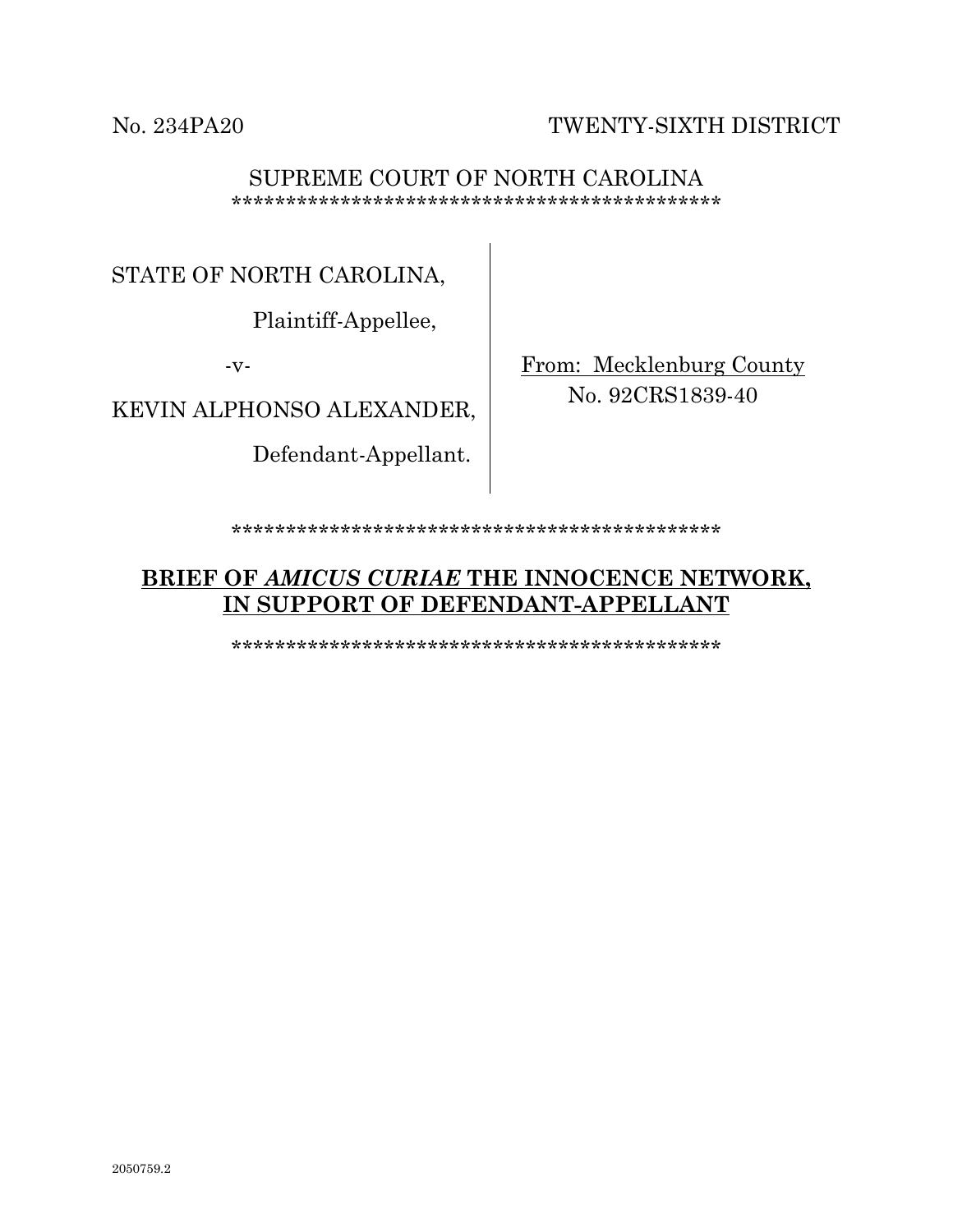# INDEX

| II. |    |                                                    |                                                                                              |    |  |
|-----|----|----------------------------------------------------|----------------------------------------------------------------------------------------------|----|--|
|     |    |                                                    |                                                                                              |    |  |
|     | Α. | Innocent defendants' access to post-conviction DNA |                                                                                              |    |  |
|     |    | 1.                                                 |                                                                                              |    |  |
|     |    | 2.                                                 | At least eleven wrongfully convicted North<br>Carolinians have pleaded guilty to crimes they |    |  |
|     |    |                                                    |                                                                                              | 15 |  |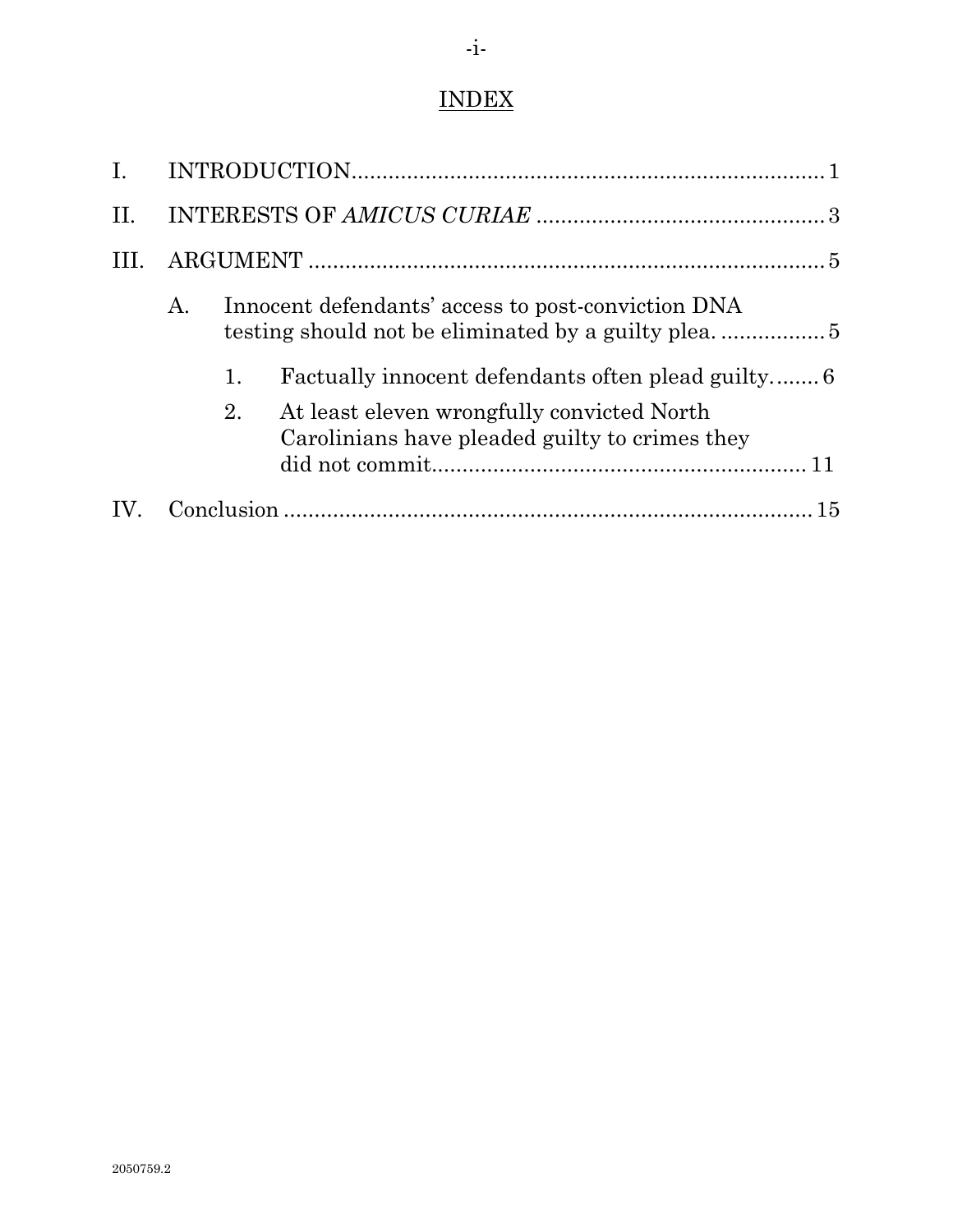# TABLE OF CASES AND AUTHORITIES

| Cases                                                                                                                                                                                                                                                                                                  |
|--------------------------------------------------------------------------------------------------------------------------------------------------------------------------------------------------------------------------------------------------------------------------------------------------------|
| District Attorney's Office for Third Judicial Dist. v. Osborne,                                                                                                                                                                                                                                        |
| Schmidt v. State,                                                                                                                                                                                                                                                                                      |
| <b>Other Authorities</b><br><i>About</i> , North Carolina Innocence Inquiry Commission,                                                                                                                                                                                                                |
| Colin Miller, Why States Must Consider Innocence Claims After                                                                                                                                                                                                                                          |
| Edward McInnis – 27 Years Served For a Crime He Did Not<br>Commit, N. Carolina Ctr. on Actual Innocence,                                                                                                                                                                                               |
| <i>Exoneration Detail List</i> , Nat'l Registry of Exonerations,<br>https://www.law.umich.edu/special/exoneration/Pages/detaillist.<br>aspx?View=%7BFAF6EDDB-5A68-4F8F-8A52-<br>2C61F5BF9EA7%7D&FilterField1=Group&FilterValue1=P&Fil<br>terField2=ST&FilterValue2=NC (last accessed Oct. 26, 2020) 11 |
| Hon. Jed S. Rakoff, Why Innocent People Plead Guilty, N.Y. Rev.<br>of Books (Nov. 20, 2014),<br>https://www.nybooks.com/articles/2014/11/20/why-innocent-                                                                                                                                              |
| Jennifer Emert, Deposition Footage of Former Sheriff Bobby<br><i>Medford Released, ABC 13 News (May 16, 2016),</i><br>https://wlos.com/news/local/exclusive-deposition-footage-of-                                                                                                                     |
| <i>Keith Brown</i> , Nat'l Registry of Exonerations,<br>https://www.law.umich.edu/special/exoneration/Pages/casedetail<br>.aspx?caseid=3062<br>12                                                                                                                                                      |
| Ken Otterbourg, Teddy Isbell, Nat'l Registry of Exonerations (last<br>updated Nov. 12, 2019),<br>https://www.law.umich.edu/special/exoneration/Pages/casedetail                                                                                                                                        |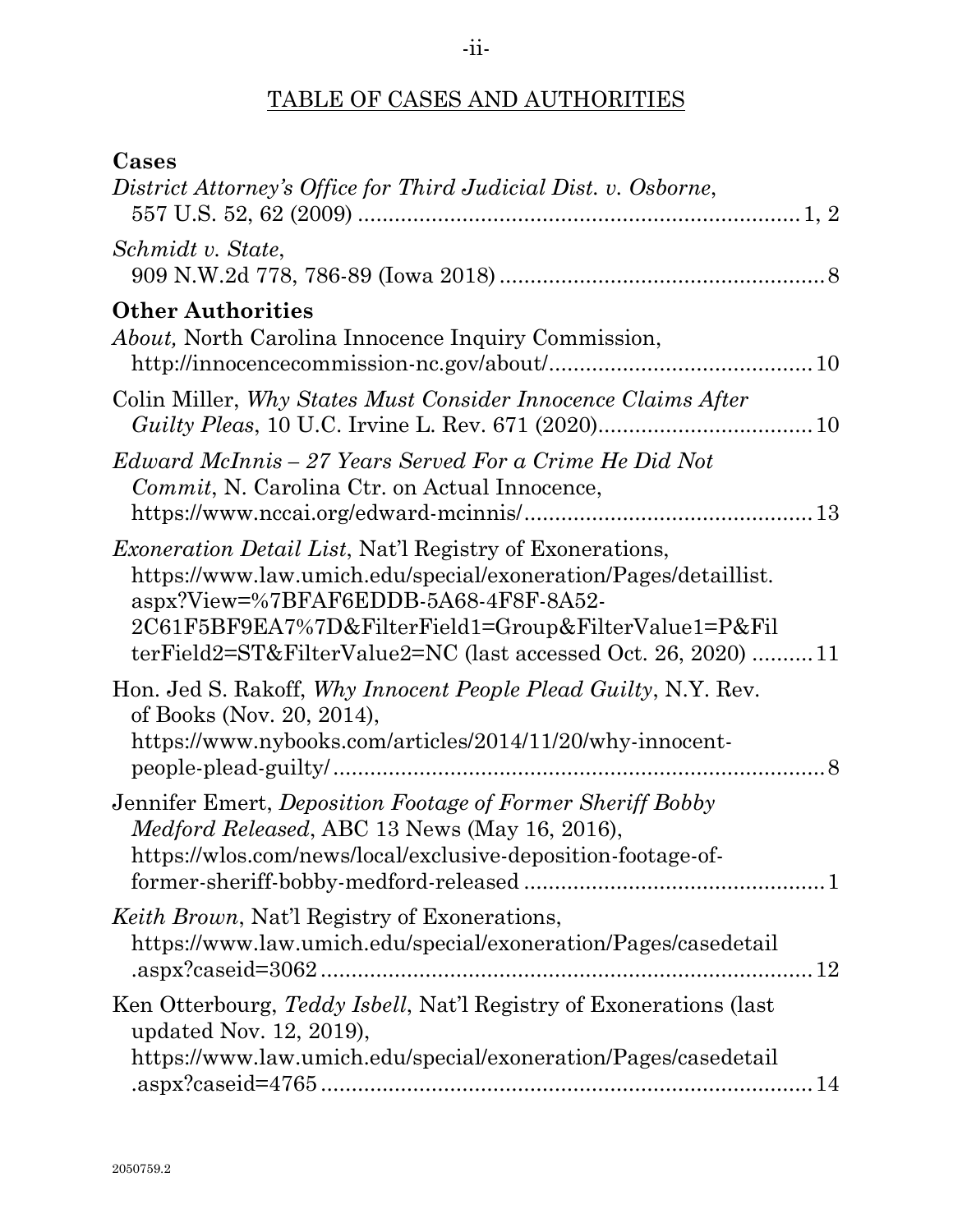# TABLE OF CASES AND AUTHORITIES

| Maurice Possley, <i>Edward McInnis</i> , Nat'l Registry of Exonerations<br>(last updated Dec. 9, 2018),<br>https://www.law.umich.edu/special/exoneration/Pages/casedetail                                                                                                              |           |
|----------------------------------------------------------------------------------------------------------------------------------------------------------------------------------------------------------------------------------------------------------------------------------------|-----------|
| National Registry of Exonerations, <i>Exoneration Detail List</i> ,<br>https://www.law.umich.edu/special/exoneration/Pages/detaillist.<br>aspx?View=%7BFAF6EDDB-5A68-4F8F-8A52-<br>2C61F5BF9EA7%7D&FilterField1=Group&FilterValue1=P (last                                             | $\dots 6$ |
| North Carolina Sentencing and Policy Advisory Commission,<br>Sentencing Practices Under North Carolina's Structured<br>Sentencing Laws at 24 (March 2002),<br>https://www.nccourts.gov/assets/documents/publications/disparit<br>yreportforwebR_060209.pdf?1iTr9wYxjAeDSGBuk5MdRLfgFq0 |           |
| North Carolina Sentencing and Policy Advisory Commission,<br>Structured Sentencing Statistical Report for Felonies and<br>Misdemeanors at 5 (Jan. 2019),<br>https://www.nccourts.gov/assets/documents/publications/statistic<br>alrpt-fy18.pdf?YTPJvi7g9H0zwNo1JCfLM6wUaI.ldf6q        |           |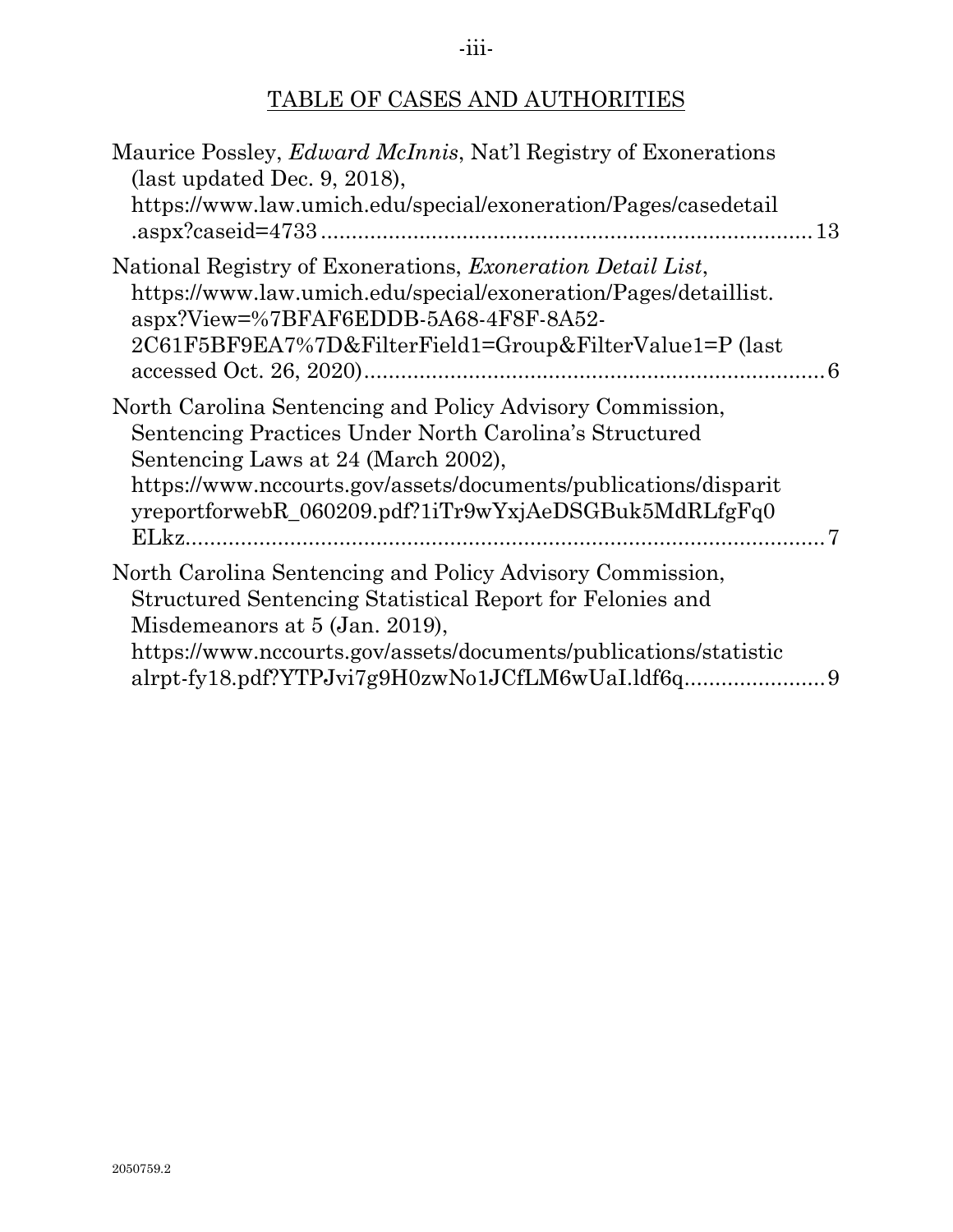*If this guy—if he didn't do it, and he said, if you're gonna plea, we're gonna give you two years, but if you don't plea, we're gonna give you 20 years—hell, they're gonna jump for two years, you know, and not take a chance on a jury trial.*

\*\*\*

*Q: People can be under a lot of pressure to avoid a long sentence or maybe even a death penalty.*

*A: Sure.*

*Q: And plead guilty to something they didn't do just to avoid that possibility, would you agree with that?*

*A: It's been done a lot of times.*

– BOBBY MEDFORD, FORMER SHERIFF OF BUNCOMBE COUNTY, N.C.[1](#page-4-1)

## <span id="page-4-0"></span>**I. INTRODUCTION**

"Modern DNA testing can provide powerful new evidence unlike

anything known before."[2](#page-4-2) It has "exonerated wrongly convicted people,

<span id="page-4-1"></span><sup>1</sup> *See* Jennifer Emert, *Deposition Footage of Former Sheriff Bobby Medford Released*, ABC 13 News (May 16, 2016), [https://wlos.com/news/local/exclusive-deposition-footage-of-former](https://wlos.com/news/local/exclusive-deposition-footage-of-former-sheriff-bobby-medford-released)[sheriff-bobby-medford-released.](https://wlos.com/news/local/exclusive-deposition-footage-of-former-sheriff-bobby-medford-released)

<span id="page-4-2"></span><sup>2</sup> *District Attorney's Office for Third Judicial Dist. v. Osborne*, 557 U.S. 52, 62 (2009).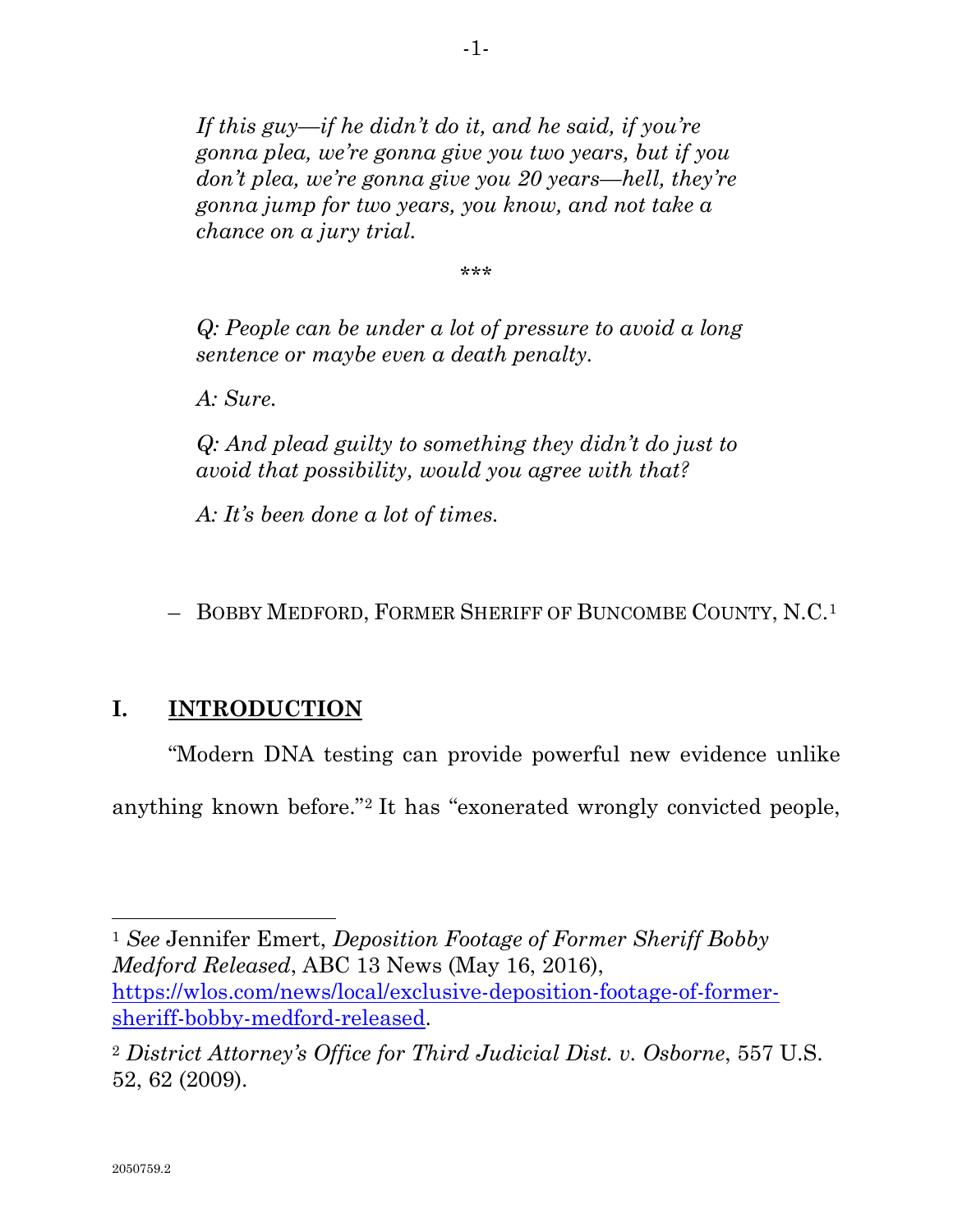and has confirmed the convictions of many others." [3](#page-5-0) When a miscarriage of justice occurs and an innocent individual is wrongly convicted of a crime, access to DNA evidence is often critical to establish innocence.

The Innocence Network respectfully submits this brief as *amicus curiae* to address the State of North Carolina's anticipated argument that North Carolina's post-conviction DNA testing statute, N.C.G.S. § 15A-269, is unavailable to a defendant like Mr. Alexander because he pleaded guilty to avoid a possible death sentence. Decades of experience with wrongful convictions has shown that innocent individuals often enter false guilty pleas for a variety of reasons, including as the result of coercive police conduct, ineffective assistance of counsel, or to avoid the risk of a severe sentence (including capital punishment, as Mr. Alexander faced here). For this reason, the vast majority of States do not limit post-conviction DNA testing to only those who have legally maintained their innocence.

<span id="page-5-0"></span>This Court should not depart from the will of the North Carolina legislature and principles of justice by unnecessarily limiting access to <sup>3</sup> *District Attorney's Office for Third Judicial Dist. v. Osborne*, 557 U.S. 52, 62 (2009).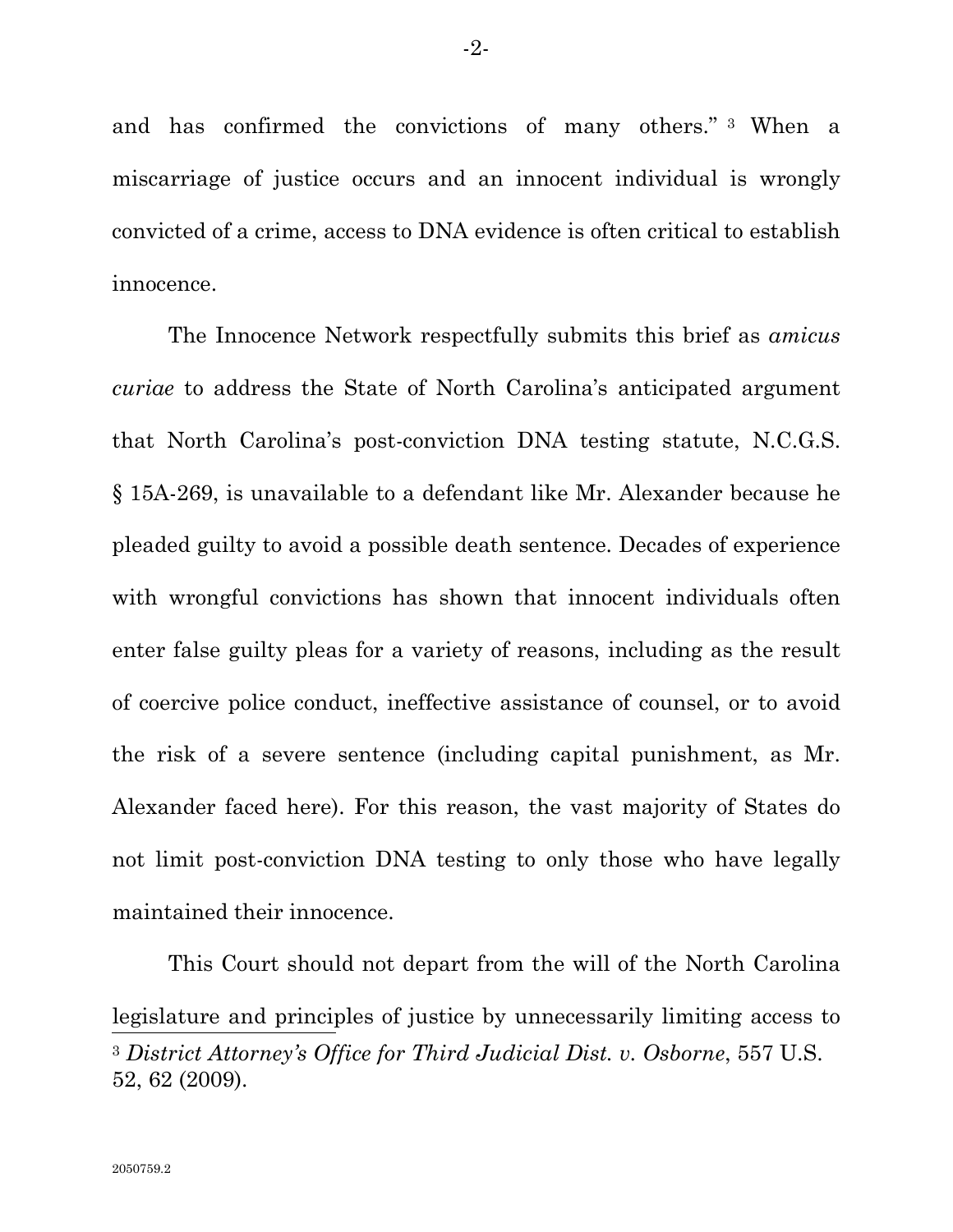DNA testing, which would foreclose an important avenue for wrongfully convicted defendants to obtain evidence of their innocence. *Amicus curiae* therefore urges the Court not to adopt a categorical rule depriving defendants from obtaining DNA testing in appropriate cases solely because they pleaded guilty.

#### <span id="page-6-0"></span>**II. INTERESTS OF** *AMICUS CURIAE*

The Innocence Network (the Network) is an association of independent organizations dedicated to providing pro bono legal and/or investigative services to incarcerated people for whom evidence discovered post-conviction can provide conclusive proof of innocence. The 69 current members of the Network represent hundreds of prisoners with innocence claims in all 50 states, the District of Columbia, and Puerto Rico, as well as Australia, Argentina, Brazil, Canada, Ireland, Italy, the Netherlands, New Zealand, the United Kingdom, and Taiwan.[4](#page-6-1)

<span id="page-6-1"></span><sup>4</sup> The member organizations for amicus brief purposes include the Actual Innocence Clinic at the University of Texas School of Law, After Innocence, Alaska Innocence Project, Arizona Justice Project, Boston College Innocence Program, California Innocence Project, Center on Wrongful Convictions, Connecticut Innocence Project, Duke Law Center for Criminal Justice and Professional Responsibility, Exoneration Project, George C. Cochran Innocence Project at the University of *Footnote continued on next page*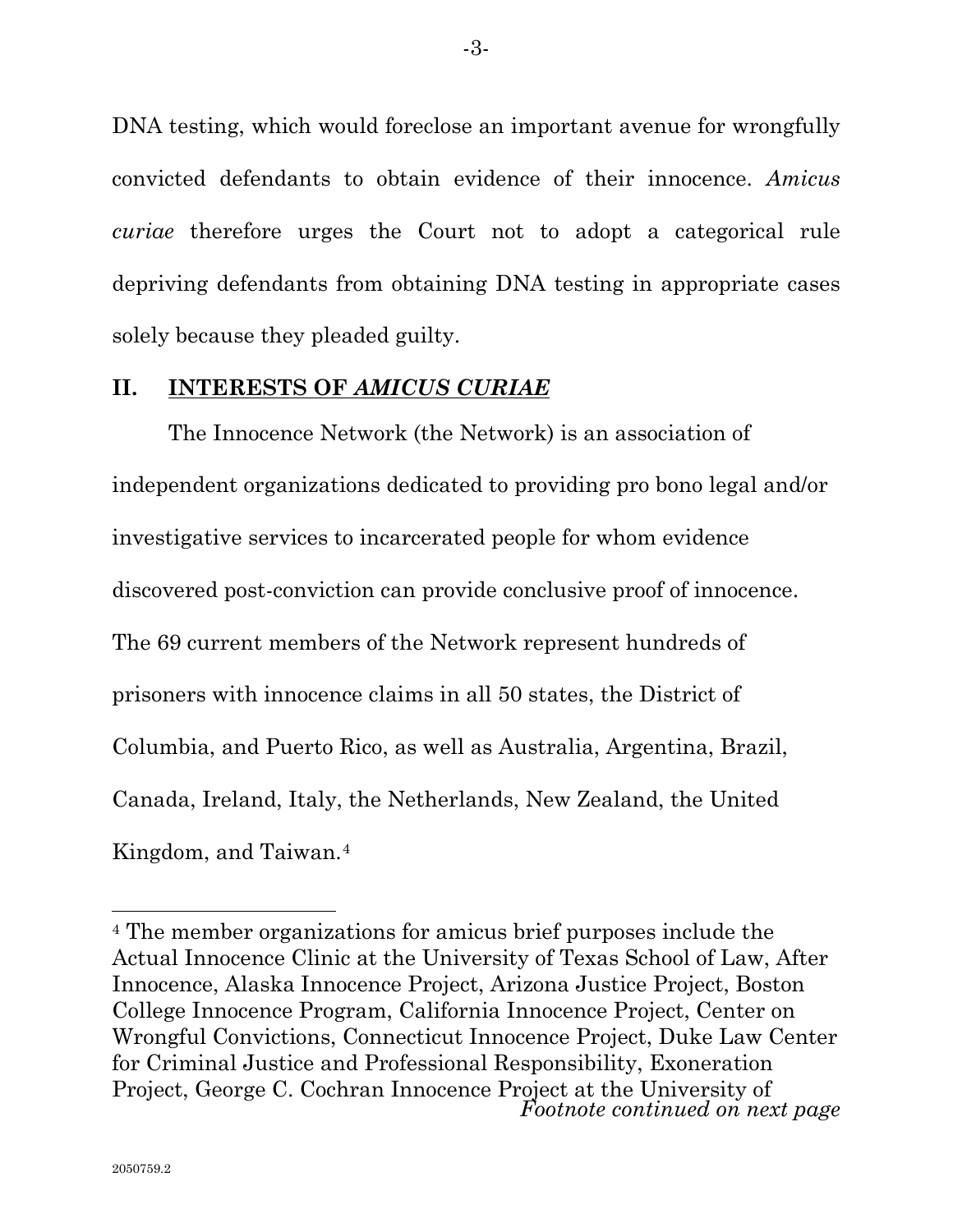The Network and its members are also dedicated to improving the

accuracy and reliability of the criminal justice system in future cases.

Drawing on the lessons from cases in which the system convicted

innocent persons, the Network advocates study and reform designed to

enhance the truth-seeking functions of the criminal justice system to

ensure that future wrongful convictions are prevented.

#### *Footnote continued from previous page*

Mississippi School of Law, Georgia Innocence Project, Hawai'i Innocence Project, Idaho Innocence Project, Illinois Innocence Project, Indiana University McKinney Wrongful Conviction Clinic, Innocence Canada, Innocence Project, Innocence Project Argentina, Innocence Project at the University of Virginia School of Law, Innocence Project Brasil, Innocence Project of Florida, Innocence Project London, Innocence Project of Minnesota, Innocence Project New Orleans, Innocence Project New Zealand, Italy Innocence Project, Innocence Project of Texas, Justicia Reinvindicada Puerto Rico Innocence Project, Loyola Law School Project for the Innocent, Manchester Innocence Project, Michigan Innocence Clinic, Mid-Atlantic Innocence Project, Midwest Innocence Project, Montana Innocence Project, New England Innocence Project, New Mexico Innocence and Justice Project at the University of New Mexico School of Law, New York Law School Post-Conviction Innocence Clinic, North Carolina Center on Actual Innocence, Northern California Innocence Project, Office of the Ohio Public Defender Wrongful Conviction Project, Ohio Innocence Project, Oklahoma Innocence Project, Oregon Innocence Project, Osgoode Hall Innocence Project, Rocky Mountain Innocence Center, Taiwan Innocence Project, Tennessee Innocence Project, University of Baltimore Innocence Project Clinic, University of Miami Law Innocence Clinic, Wake Forest University School of Law Innocence and Justice Clinic, Washington Innocence Project, West Virginia Innocence Project, Wisconsin Innocence Project, and the Wrongful Conviction Clinic at the University of Arizona.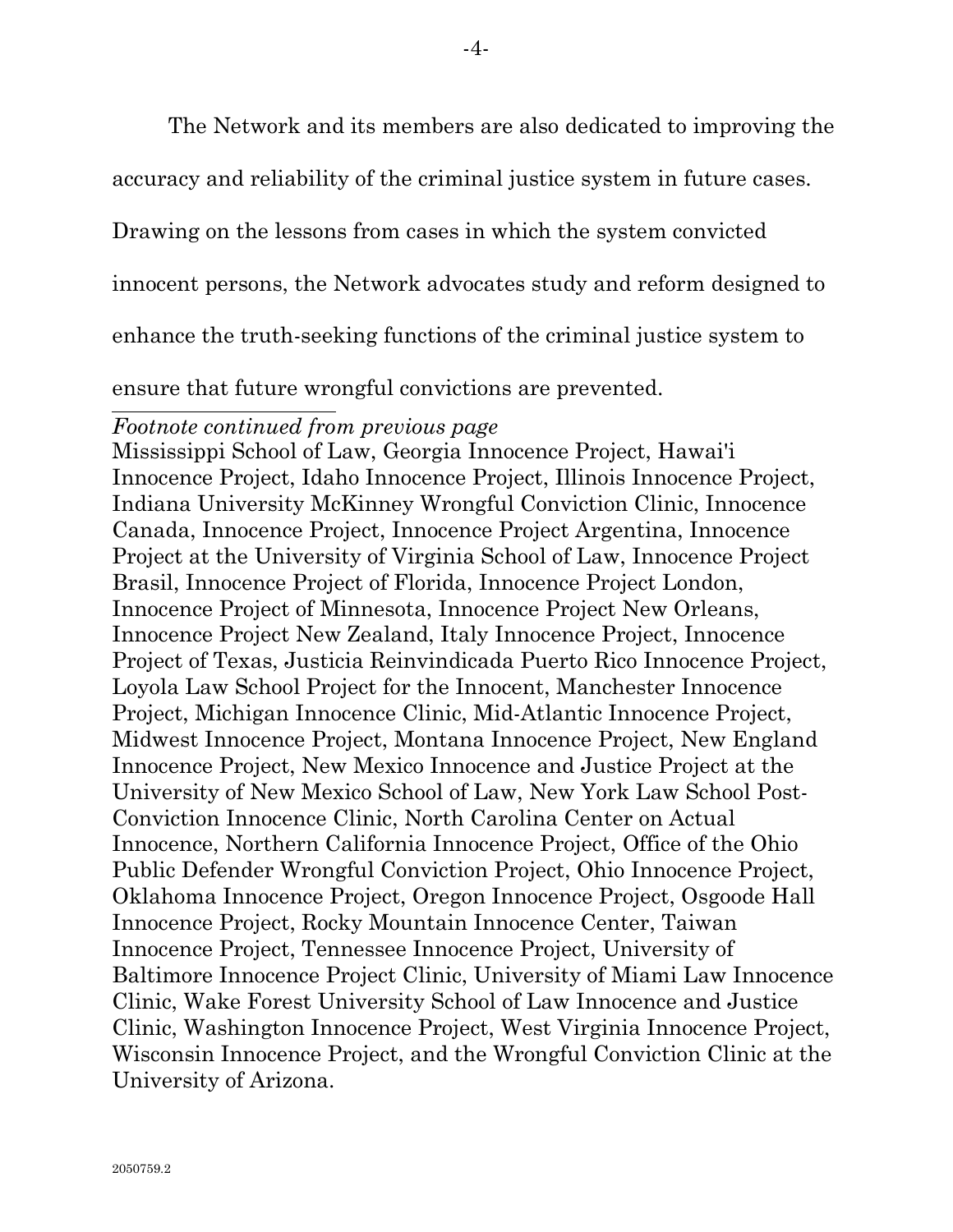The Innocence Network includes three member organizations located in North Carolina: the Duke Law Center for Criminal Justice and Professional Responsibility, the North Carolina Center on Actual Innocence, and the Wake Forest University School of Law Innocence and Justice Clinic—all of which support this brief.

#### <span id="page-8-1"></span><span id="page-8-0"></span>**III. ARGUMENT**

#### **A. Innocent defendants' access to post-conviction DNA testing should not be eliminated by a guilty plea.**

This Court should not impose a rule that limits or restricts access to DNA testing for defendants who have pleaded guilty. First, factually innocent defendants often plead guilty for reasons unrelated to actual guilt. Second, the issue of false guilty pleas has occurred in North Carolina: in at least eleven known cases of wrongful conviction, the defendant entered a guilty plea despite their innocence. Eight of those defendants were later exonerated through the use of DNA evidence. It is essential that this Court preserve individuals' access to postconviction DNA testing to ensure that those who are wrongfully convicted can prove their innocence.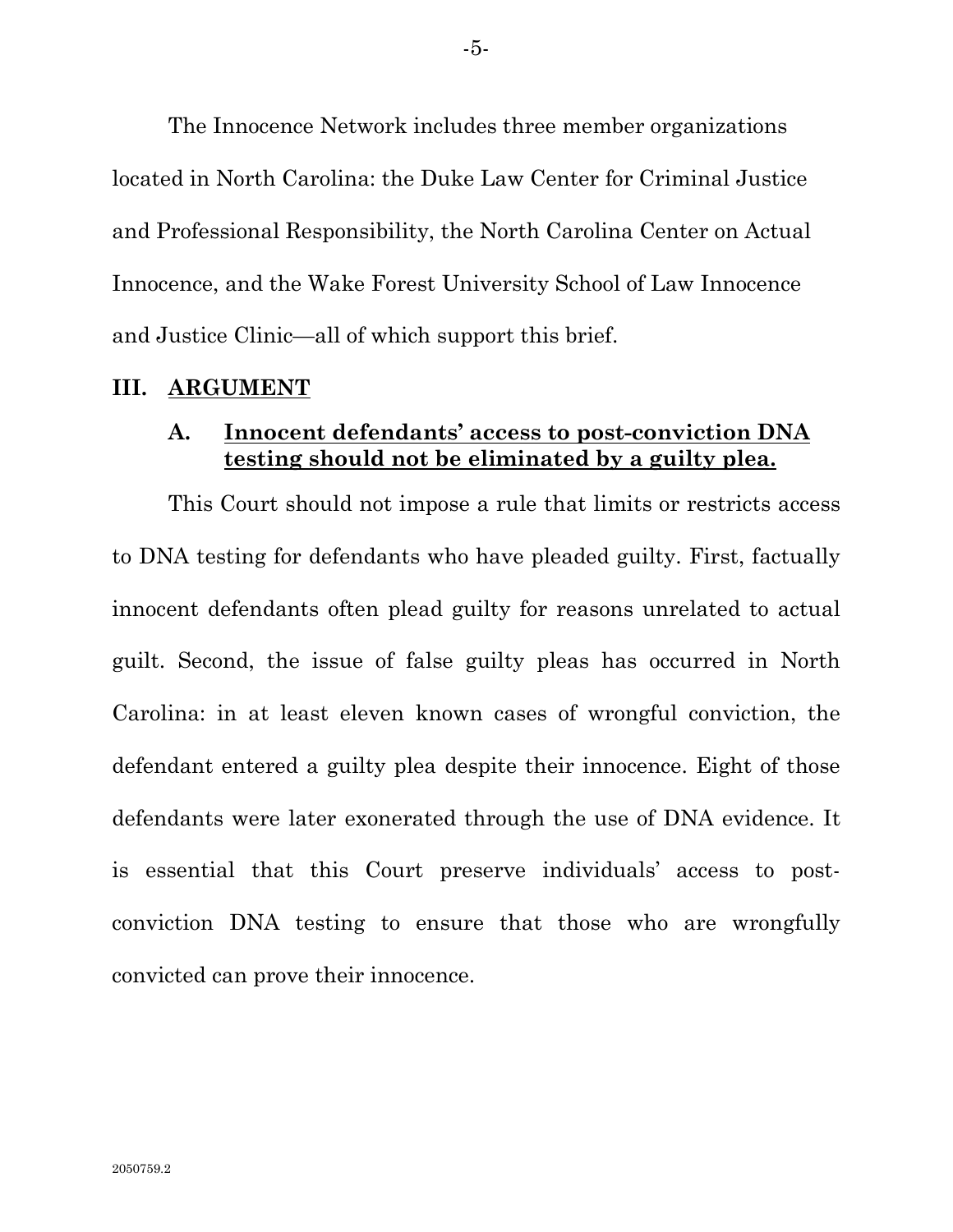**1. Factually innocent defendants often plead guilty.**

<span id="page-9-0"></span>It is not unusual for a person to plead guilty to a crime he did not commit. Available data shows a substantial rate of false guilty pleas among known instances of wrongful conviction. According to the National Registry of Exonerations, which compiles detailed information about all known exonerations in the United States since 1989, 542 of 2,679 exonerees pleaded guilty.[5](#page-9-1) In other words, of recorded cases of wrongful conviction, the innocent defendant has entered a guilty plea approximately 20% of the time.

There are many reasons an innocent person may plead guilty. In some cases, a false guilty plea may be involuntary, because, for example, it is the result of unduly coercive police tactics, ineffective assistance of counsel, or the defendant's failure to understand the charges and the evidence against him. An innocent defendant may also voluntarily plead guilty for the same reason many defendants do: to avoid the risks and uncertainty of a severe sentence associated with a

<span id="page-9-1"></span><sup>5</sup> *See* National Registry of Exonerations, *Exoneration Detail List*, [https://www.law.umich.edu/special/exoneration/Pages/detaillist.aspx?Vi](https://www.law.umich.edu/special/exoneration/Pages/detaillist.aspx?View=%7BFAF6EDDB-5A68-4F8F-8A52-2C61F5BF9EA7%7D&FilterField1=Group&FilterValue1=P) [ew=%7BFAF6EDDB-5A68-4F8F-8A52-](https://www.law.umich.edu/special/exoneration/Pages/detaillist.aspx?View=%7BFAF6EDDB-5A68-4F8F-8A52-2C61F5BF9EA7%7D&FilterField1=Group&FilterValue1=P) [2C61F5BF9EA7%7D&FilterField1=Group&FilterValue1=P](https://www.law.umich.edu/special/exoneration/Pages/detaillist.aspx?View=%7BFAF6EDDB-5A68-4F8F-8A52-2C61F5BF9EA7%7D&FilterField1=Group&FilterValue1=P) (last accessed Oct. 26, 2020).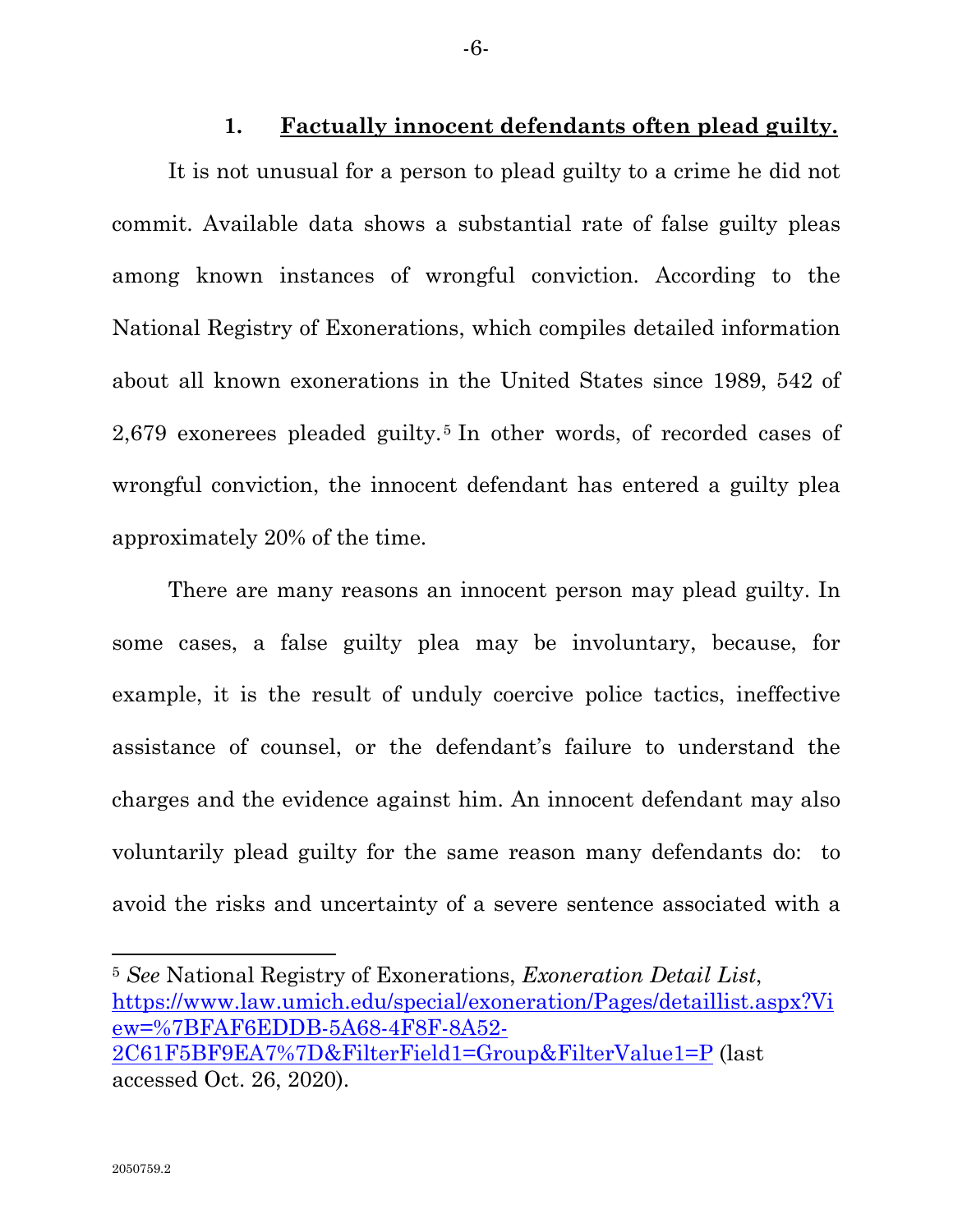conviction. According to a 2002 report by the North Carolina Sentencing

and Policy Advisory Commission:

It is the defendant who must ultimately decide whether or not to accept a plea. Respondents indicated that a defendant may agree to plead for several reasons. He may be getting a break from the sentence he could receive at trial. The defendant may get a shorter active sentence or avoid active time altogether by getting probation. Whether or not the defendant gets a break, he will gain more control over the sentence by pleading. The outcome is more predictable than what a judge and jury may decide to do. Respondents listed several other reasons why a defendant may plead including the strength of the case against him, a particularly bad prior record, a sympathetic victim who will testify against him, or pressure from his attorney or his family. Many respondents indicated that a defendant who has been detained in jail prior to trial is often more willing to plead in order to get out of the local jail. Some defense attorneys also indicated that defendants are penalized for proceeding to trial. For example, prosecutors are more likely to seek an aggravated sentence or to ask for consecutive sentences in cases that proceed through trial.[6](#page-10-0)

<span id="page-10-0"></span><sup>6</sup> North Carolina Sentencing and Policy Advisory Commission, Sentencing Practices Under North Carolina's Structured Sentencing Laws at 24 (March 2002),

[https://www.nccourts.gov/assets/documents/publications/disparityreport](https://www.nccourts.gov/assets/documents/publications/disparityreportforwebR_060209.pdf?1iTr9wYxjAeDSGBuk5MdRLfgFq0ELkz) [forwebR\\_060209.pdf?1iTr9wYxjAeDSGBuk5MdRLfgFq0ELkz.](https://www.nccourts.gov/assets/documents/publications/disparityreportforwebR_060209.pdf?1iTr9wYxjAeDSGBuk5MdRLfgFq0ELkz)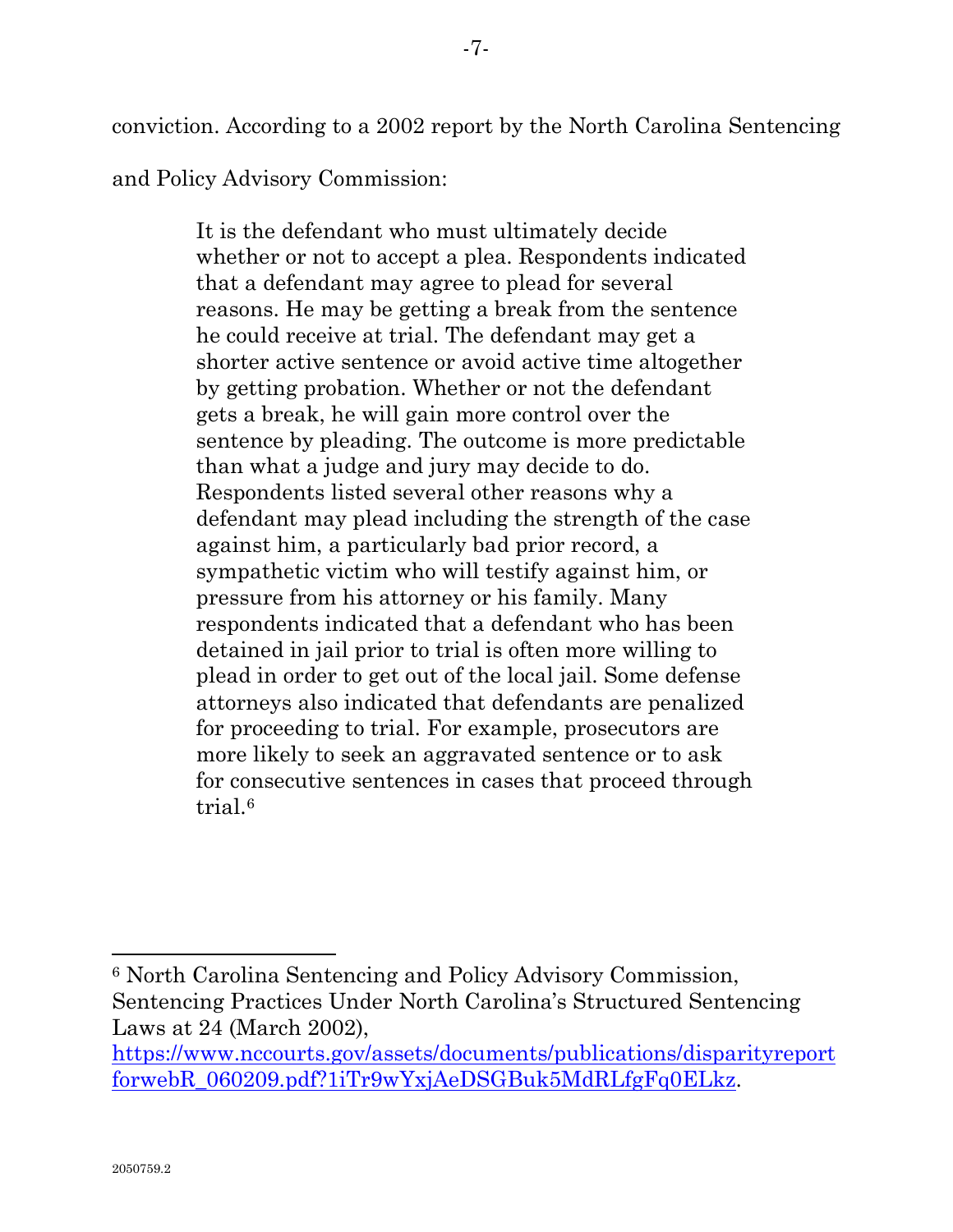Critically, many of these considerations are not dependent on the actual (or factual) guilt or innocence of the defendant.[7](#page-11-0) The practical effect is that in many cases, a plea bargain does not represent a sincere confession of guilt, but rather is the result of a risk/benefit calculation, or of relenting to the machinery of criminal prosecution. *See also Schmidt v. State*, 909 N.W.2d 778, 786-89 (Iowa 2018) ("A plea does not weed out the innocent . . . . We know people plead guilty for all sorts of reasons. Many of those reasons are unrelated to whether the defendant actually committed the crime.") (collecting authority).

Given the risks and costs associated with taking a criminal case to trial and verdict, it may come as no surprise that guilty pleas are the overwhelming manner in which criminal cases are resolved. In North Carolina, only 2% of all felony convictions statewide are the result of a jury trial.[8](#page-11-1) Ninety percent of all criminal felony prosecutions end with a

[https://www.nybooks.com/articles/2014/11/20/why-innocent-people](https://www.nybooks.com/articles/2014/11/20/why-innocent-people-plead-guilty/)[plead-guilty/](https://www.nybooks.com/articles/2014/11/20/why-innocent-people-plead-guilty/) ("[T]he prosecutor-dictated plea bargain system, by creating such inordinate pressures to enter into plea bargains, appears to have led a significant number of defendants to plead guilty to crimes they never actually committed.").

<span id="page-11-0"></span><sup>7</sup> *See* Hon. Jed S. Rakoff, *Why Innocent People Plead Guilty*, N.Y. Rev. of Books (Nov. 20, 2014),

<span id="page-11-1"></span><sup>8</sup> North Carolina Sentencing and Policy Advisory Commission, Structured Sentencing Statistical Report for Felonies and *Footnote continued on next page*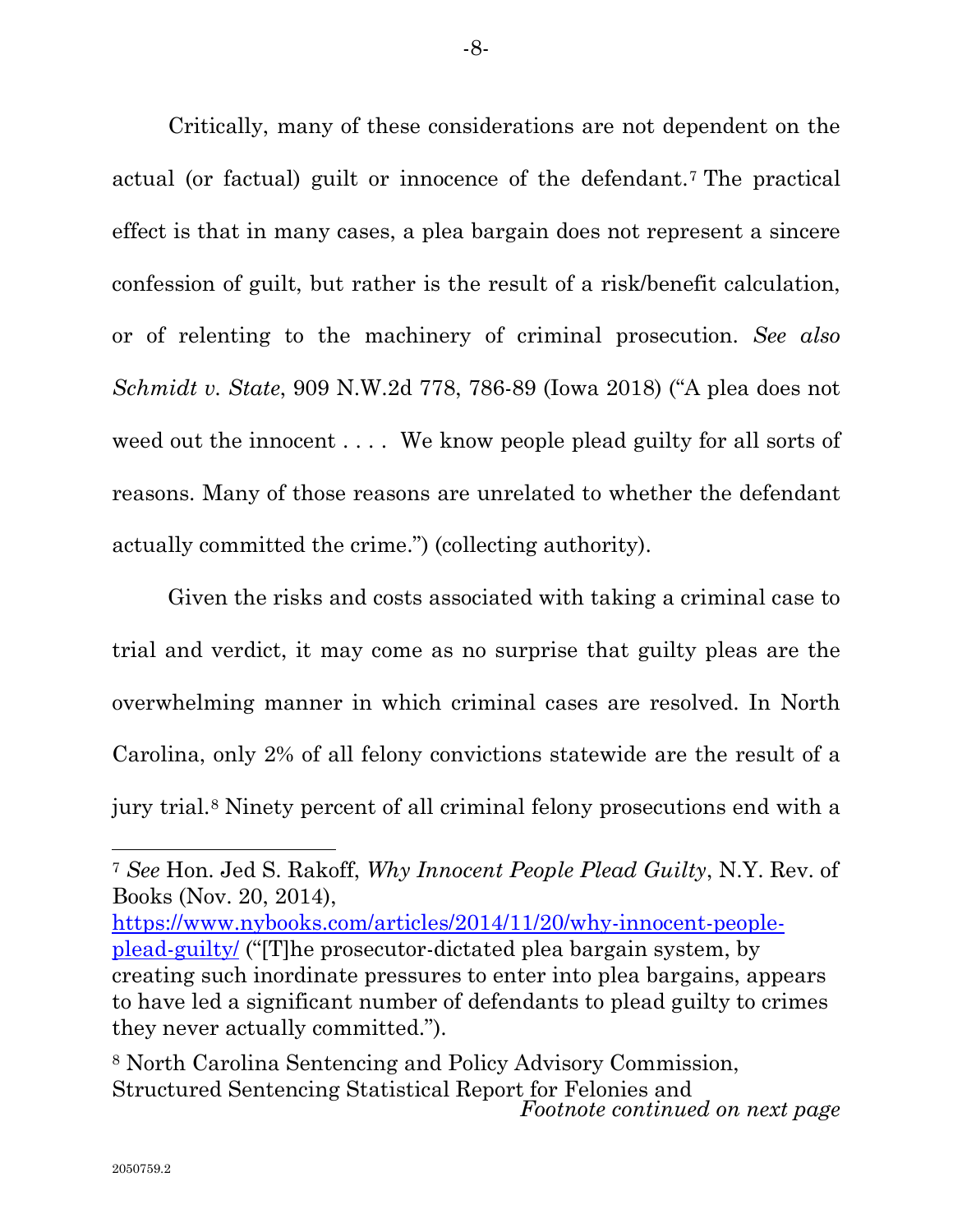guilty plea. [9](#page-12-0) The pressure to plead guilty is substantial in many criminal cases and even an innocent defendant will often conclude that a guilty plea is the more prudent path.

This risk is especially acute in death penalty cases. When the crime at issue is death-penalty eligible (as it was in this case), the innocent defendant must make an impossible choice: falsely plead guilty and serve time in prison, or risk execution. Faced with that dilemma, many understandably choose the guilty plea.<sup>[10](#page-12-1)</sup> Innocent defendants should not be denied access to potentially exculpatory DNA evidence solely because they chose to avoid the risk of a death sentence.

Misdemeanors at 5 (Jan. 2019),

<span id="page-12-0"></span><sup>9</sup> North Carolina Sentencing and Policy Advisory Commission, Structured Sentencing Statistical Report for Felonies and Misdemeanors at 5 (Jan. 2019),

[https://www.nccourts.gov/assets/documents/publications/statisticalrpt](https://www.nccourts.gov/assets/documents/publications/statisticalrpt-fy18.pdf?YTPJvi7g9H0zwNo1JCfLM6wUaI.ldf6q)[fy18.pdf?YTPJvi7g9H0zwNo1JCfLM6wUaI.ldf6q.](https://www.nccourts.gov/assets/documents/publications/statisticalrpt-fy18.pdf?YTPJvi7g9H0zwNo1JCfLM6wUaI.ldf6q)

*Footnote continued from previous page*

[https://www.nccourts.gov/assets/documents/publications/statisticalrpt](https://www.nccourts.gov/assets/documents/publications/statisticalrpt-fy18.pdf?YTPJvi7g9H0zwNo1JCfLM6wUaI.ldf6q)[fy18.pdf?YTPJvi7g9H0zwNo1JCfLM6wUaI.ldf6q.](https://www.nccourts.gov/assets/documents/publications/statisticalrpt-fy18.pdf?YTPJvi7g9H0zwNo1JCfLM6wUaI.ldf6q)

<span id="page-12-1"></span><sup>10</sup> *See* North Carolina Sentencing and Policy Advisory Commission, Structured Sentencing Statistical Report for Felonies and Misdemeanors at 5 (Jan. 2019),

[https://www.nccourts.gov/assets/documents/publications/statisticalrpt](https://www.nccourts.gov/assets/documents/publications/statisticalrpt-fy18.pdf?YTPJvi7g9H0zwNo1JCfLM6wUaI.ldf6q)[fy18.pdf?YTPJvi7g9H0zwNo1JCfLM6wUaI.ldf6q.](https://www.nccourts.gov/assets/documents/publications/statisticalrpt-fy18.pdf?YTPJvi7g9H0zwNo1JCfLM6wUaI.ldf6q) ("Presumably they did so because, even though they were innocent, they faced the likelihood of being convicted of capital offenses and sought to avoid the death penalty, even at the price of life imprisonment.").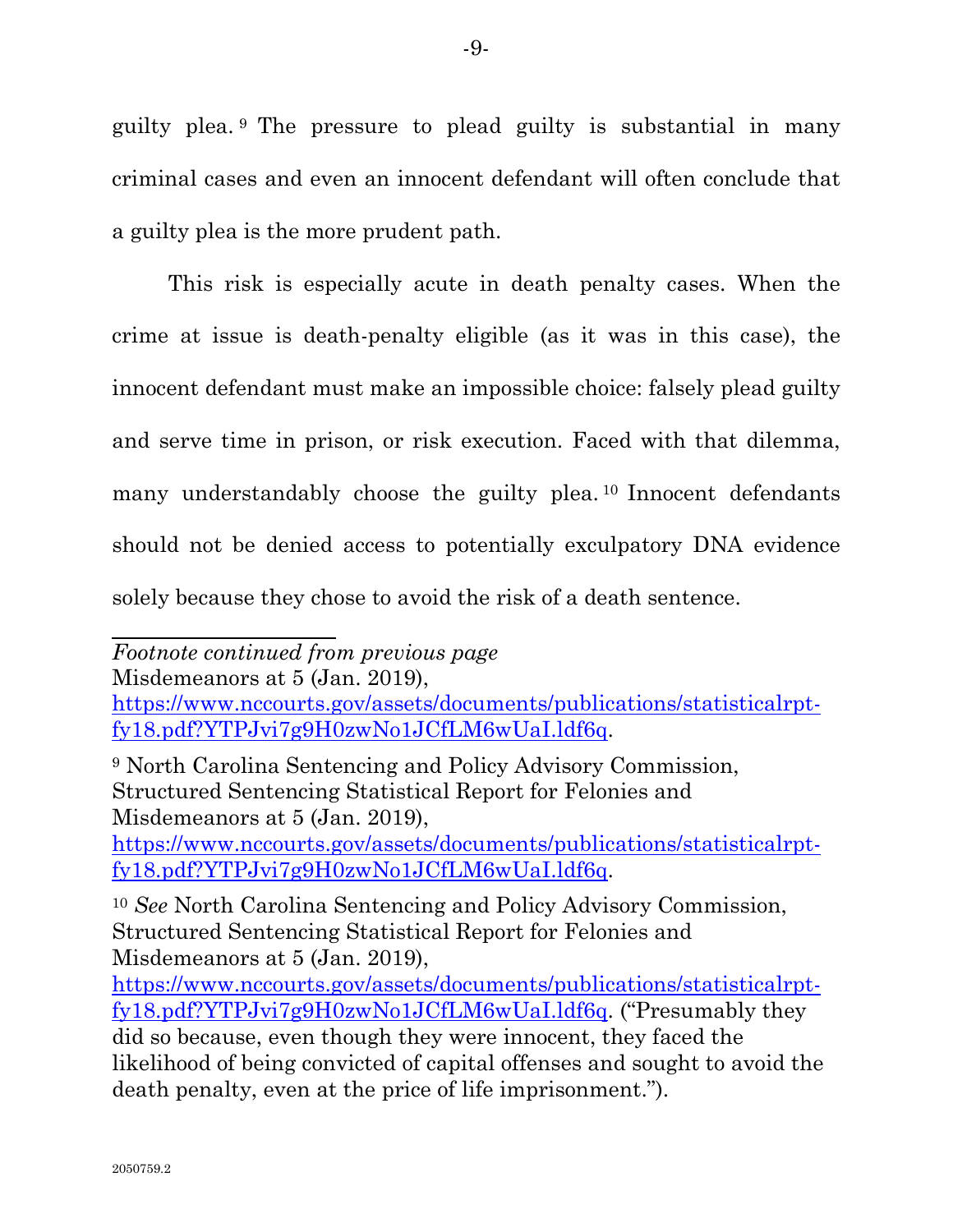Recognizing this dilemma, the vast majority of states do not limit access to post-conviction DNA testing when a defendant has entered a guilty plea. Indeed, approximately 42 states do not prohibit individuals who plead guilty from filing petitions for post-conviction DNA testing.<sup>[11](#page-13-0)</sup> Similarly, the North Carolina Innocence Inquiry Commission, which is "charged with providing an independent and balanced truth-seeking forum for credible post-conviction claims of innocence in North Carolina," does not limit its inquiries based on whether a defendant has pleaded guilty.[12](#page-13-1) The Innocence Commission reports that approximately 41% of the inquiries it receives come from cases involving a guilty, no contest, or *Alford* plea.[13](#page-13-2) The State of North Carolina's desired outcome contravenes the logic of the vast majority of States, and North Carolina's own Innocence Commission, which have all recognized the importance of maintaining access to post-conviction DNA testing for those who have pleaded guilty.

<span id="page-13-0"></span><sup>11</sup> *See* Colin Miller, *Why States Must Consider Innocence Claims After Guilty Pleas*, 10 U.C. Irvine L. Rev. 671 (2020)

<span id="page-13-1"></span><sup>12</sup> *About,* North Carolina Innocence Inquiry Commission, [http://innocencecommission-nc.gov/about/.](http://innocencecommission-nc.gov/about/)

<span id="page-13-2"></span><sup>13</sup> *About,* North Carolina Innocence Inquiry Commission, [http://innocencecommission-nc.gov/about/.](http://innocencecommission-nc.gov/about/)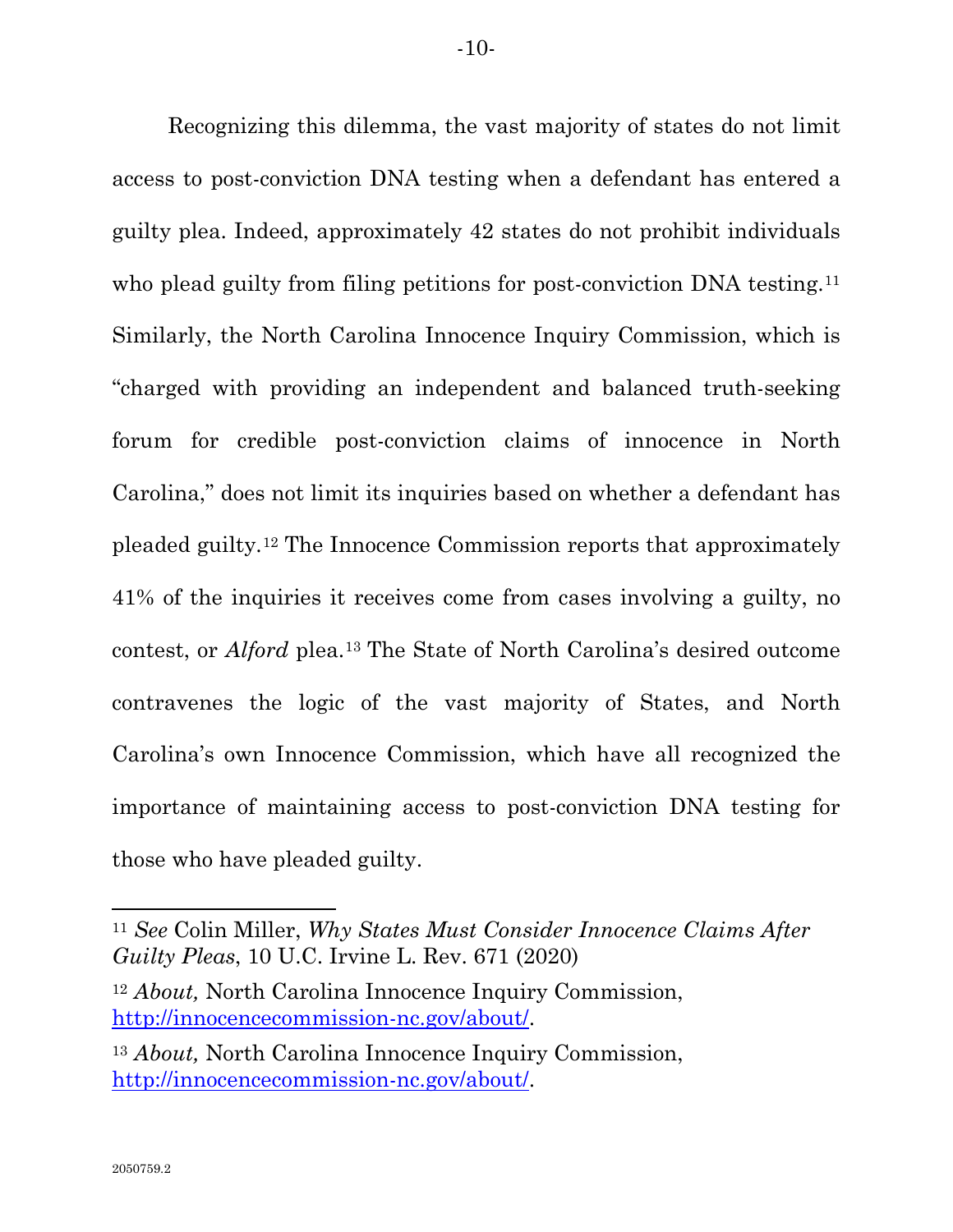# **2. At least eleven wrongfully convicted North Carolinians have pleaded guilty to crimes they did not commit.**

<span id="page-14-0"></span>It is not speculation or conjecture that within the modern criminal justice system, which heavily incentivizes the use of plea bargaining, wrongfully accused individuals in North Carolina will plead guilty despite their innocence. The National Registry of Exonerations identifies eleven wrongful convictions involving plea bargains in North Carolina—eight of whom were ultimately exonerated through the use of DNA evidence.<sup>[14](#page-14-1)</sup> Their stories include:

> • In 1993, Keith Brown pleaded guilty to sexual assault in Wilson County and was sentenced to 35 years in prison. Four years into his sentence, DNA testing of evidence from the crime scene implicated a different perpetrator who was later convicted of the assault. Mr. Brown was released from

<span id="page-14-1"></span><sup>14</sup> *See Exoneration Detail List*, Nat'l Registry of Exonerations, [https://www.law.umich.edu/special/exoneration/Pages/detaillist.aspx?Vi](https://www.law.umich.edu/special/exoneration/Pages/detaillist.aspx?View=%7BFAF6EDDB-5A68-4F8F-8A52-2C61F5BF9EA7%7D&FilterField1=Group&FilterValue1=P&FilterField2=ST&FilterValue2=NC) [ew=%7BFAF6EDDB-5A68-4F8F-8A52-](https://www.law.umich.edu/special/exoneration/Pages/detaillist.aspx?View=%7BFAF6EDDB-5A68-4F8F-8A52-2C61F5BF9EA7%7D&FilterField1=Group&FilterValue1=P&FilterField2=ST&FilterValue2=NC) [2C61F5BF9EA7%7D&FilterField1=Group&FilterValue1=P&FilterField](https://www.law.umich.edu/special/exoneration/Pages/detaillist.aspx?View=%7BFAF6EDDB-5A68-4F8F-8A52-2C61F5BF9EA7%7D&FilterField1=Group&FilterValue1=P&FilterField2=ST&FilterValue2=NC) [2=ST&FilterValue2=NC](https://www.law.umich.edu/special/exoneration/Pages/detaillist.aspx?View=%7BFAF6EDDB-5A68-4F8F-8A52-2C61F5BF9EA7%7D&FilterField1=Group&FilterValue1=P&FilterField2=ST&FilterValue2=NC) (last accessed Oct. 26, 2020).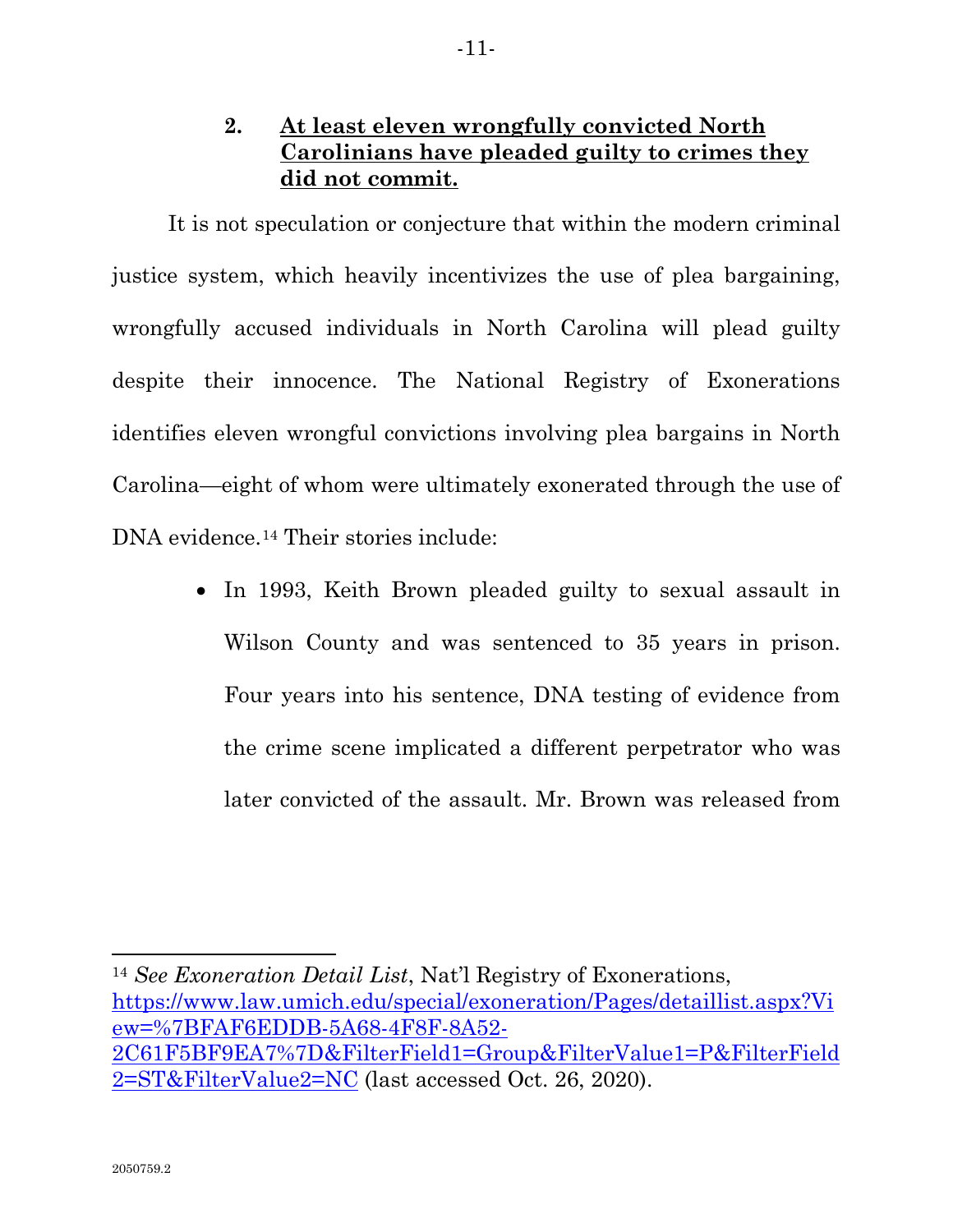prison in 1997 and received a pardon of innocence from then-Governor James B. Hunt in 1999.[15](#page-15-0)

• In 1988, police suspected Edward McInnis for the robbery and rape of an elderly woman in Scotland County based on an informant tip. Mr. McInnis initially denied involvement and provided an alibi confirmed by his family members. Following police interrogation, McInnis confessed to the attack—even though details he provided were inconsistent with the facts of the case, including where in the home the attack took place, details about the attack, and the amount of money taken in the robbery. Afraid to risk a death sentence at trial, Mr. McInnis pleaded guilty and was sentenced to life in prison plus 20 years. In 2015, DNA testing excluded Mr. McInnis as the possible assailant. Mr. McInnis was released from prison after serving 27 years for a crime he did not commit.[16](#page-15-1)

<span id="page-15-0"></span><sup>15</sup> *Keith Brown*, Nat'l Registry of Exonerations,

[https://www.law.umich.edu/special/exoneration/Pages/casedetail.aspx?c](https://www.law.umich.edu/special/exoneration/Pages/casedetail.aspx?caseid=3062) [aseid=3062.](https://www.law.umich.edu/special/exoneration/Pages/casedetail.aspx?caseid=3062)

<span id="page-15-1"></span><sup>16</sup> Maurice Possley, *Edward McInnis*, Nat'l Registry of Exonerations (last updated Dec. 9, 2018), *Footnote continued on next page*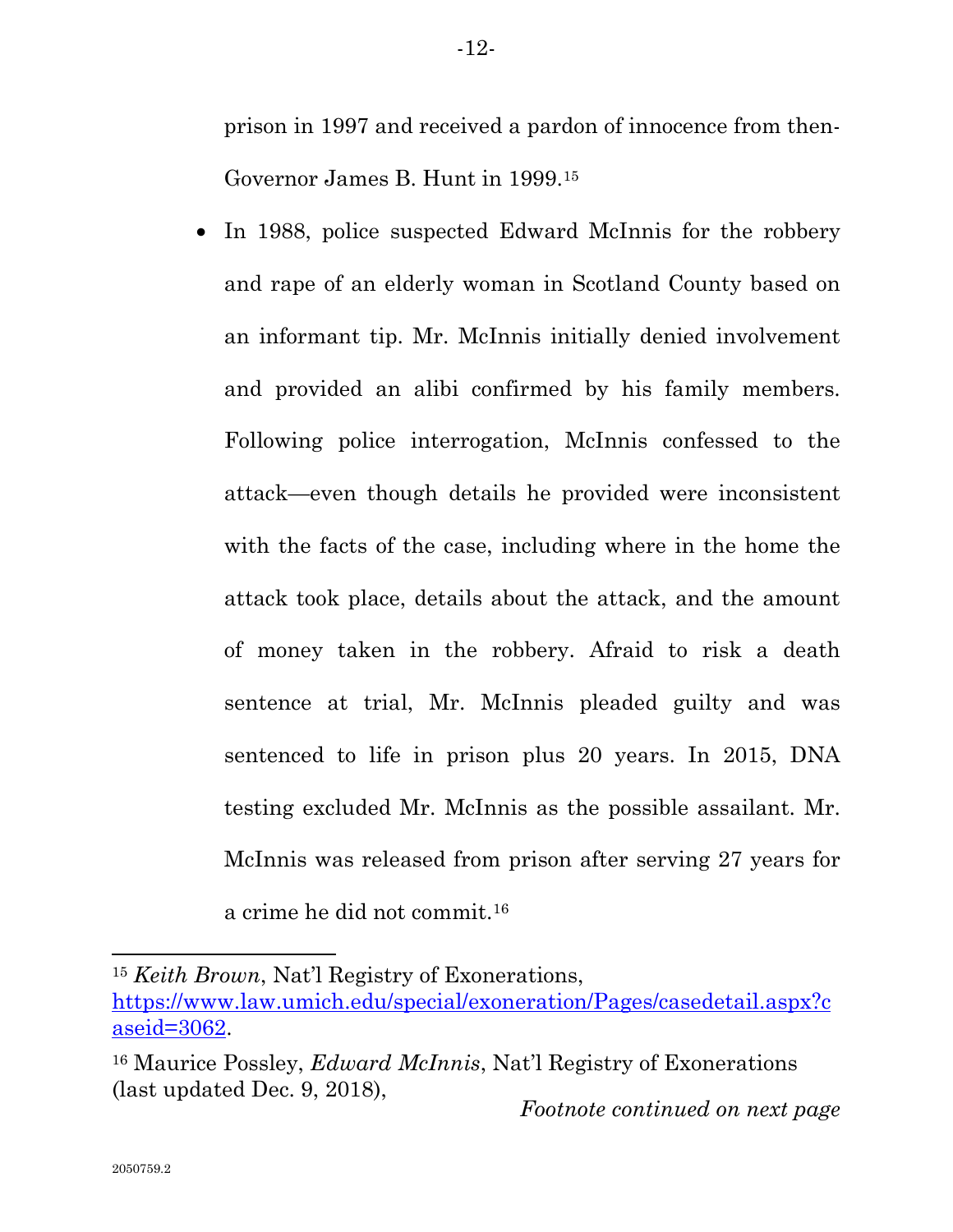• After the murder of Walter Bowman in Buncombe County in 2000, prosecutors charged six men with first-degree murder for their alleged involvement, including Teddy Isbell, Kenneth Kagonyera, Damian Mills, Robert Wilcoxson, and Larry Williams, Jr. There were a number of errors with the investigation and prosecution of the case, including police misconduct, faulty identification procedures, coercive interrogations, unreliable confessions, and changing and inconsistent stories from witnesses. The five men pleaded guilty—four pleaded guilty to second-degree murder, and Mr. Isbell pleaded guilty to accessory after the fact to murder. They received sentences ranging from 3 to 15 years. Lawyers for Mr. Kagonyera and Mr. Wilcoxson later testified that their clients entered plea agreements to avoid the risk of a death sentence at trial for first-degree murder. In 2007, DNA samples from a recovered bandana were run through

*Footnote continued from previous page*

[https://www.law.umich.edu/special/exoneration/Pages/casedetail.aspx?c](https://www.law.umich.edu/special/exoneration/Pages/casedetail.aspx?caseid=4733) [aseid=4733;](https://www.law.umich.edu/special/exoneration/Pages/casedetail.aspx?caseid=4733) *Edward McInnis – 27 Years Served For a Crime He Did Not Commit*, N. Carolina Ctr. on Actual Innocence, [https://www.nccai.org/edward-mcinnis/.](https://www.nccai.org/edward-mcinnis/)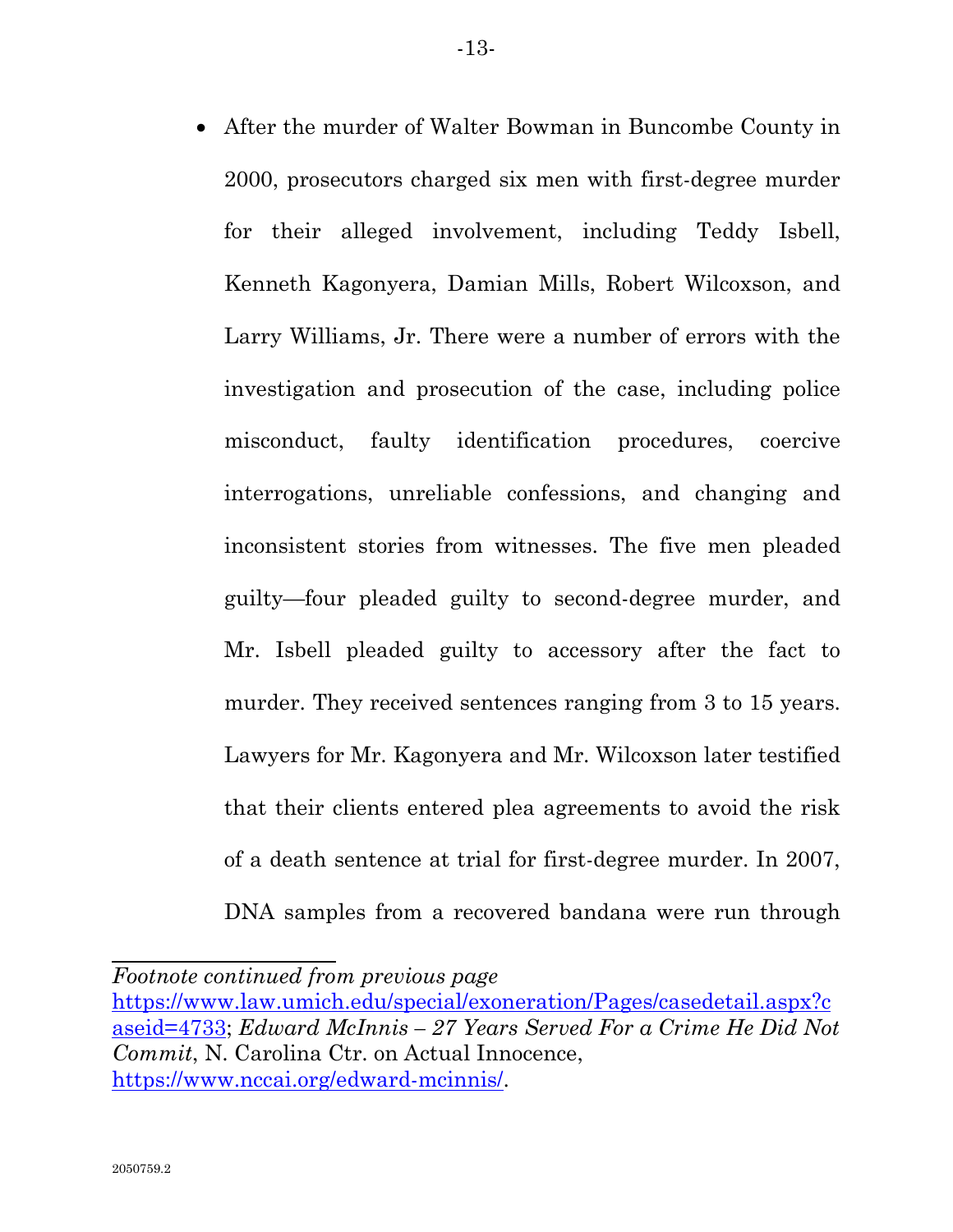the FBI's CODIS database and matched a man who had been previously identified as an accomplice by another individual who confessed to the crime but had never been charged. All five men were later exonerated after cumulatively spending decades in jail for the false charges.[17](#page-17-0)

In each of these cases, the State wrongly charged the defendant with a serious criminal offense. Facing a decades-long sentence or execution if convicted at trial, the defendant chose to plead guilty. Exculpatory DNA evidence was later identified and each of these men was exonerated. If the State's argument here were to prevail, however, similarly-situated North Carolinians would be left without the opportunity to prove their innocence through the State's DNA-testing statute. Instead, they would remain in prison for crimes they did not commit, while guilty parties remain free to do more harm. This Court should not reach such a manifestly unjust result.

<span id="page-17-0"></span><sup>17</sup> Ken Otterbourg, *Teddy Isbell*, Nat'l Registry of Exonerations (last updated Nov. 12, 2019),

[https://www.law.umich.edu/special/exoneration/Pages/casedetail.aspx?c](https://www.law.umich.edu/special/exoneration/Pages/casedetail.aspx?caseid=4765) [aseid=4765.](https://www.law.umich.edu/special/exoneration/Pages/casedetail.aspx?caseid=4765)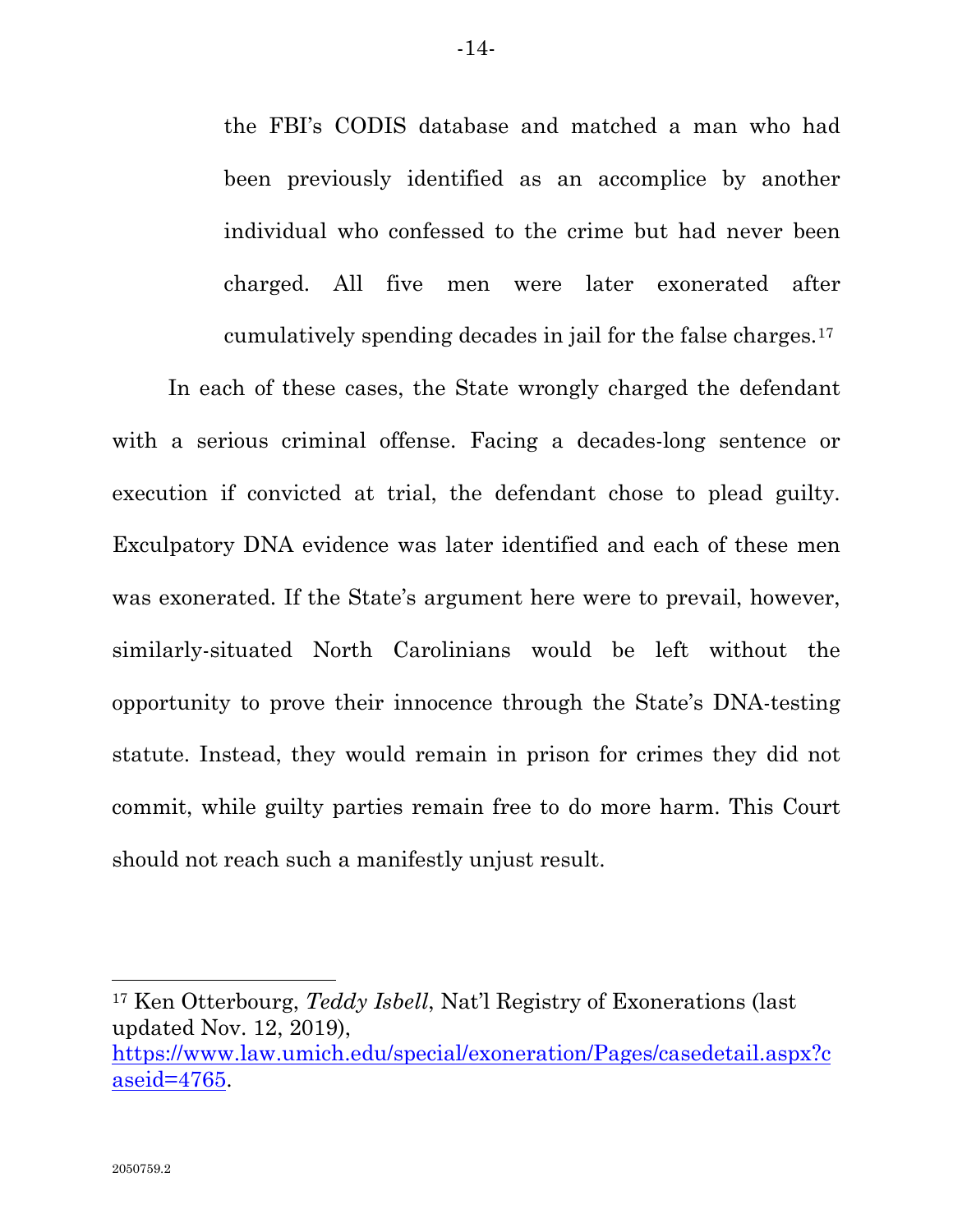#### <span id="page-18-0"></span>**IV. Conclusion**

It would compound injustice to arbitrarily deprive certain criminal defendants of the opportunity to prove their innocence through DNA testing simply because they—like the overwhelming majority of criminal defendants—have resolved their cases through the plea bargaining system. This Court should hold that North Carolina's postconviction DNA testing statute is available to defendants who have pleaded guilty.

Respectfully submitted, this 27th day of October, 2020.

JULIE BOYER, ATTORNEY AT LAW

By: */s/Julie C. Boyer\_\_\_\_\_\_\_\_\_\_\_\_* Julie C. Boyer NC State Bar No: 32593 P.O. Box 21358 Winston Salem, NC 27120 T: (336) 831-1906 F: (336) 842-8232 [julie@jcboyerlaw.com](mailto:julie@jcboyerlaw.com)

N.C.R. App. P. 33(b) Certification: I certify that all of the attorneys listed below have authorized me to list their names on this document as if they had personally signed it.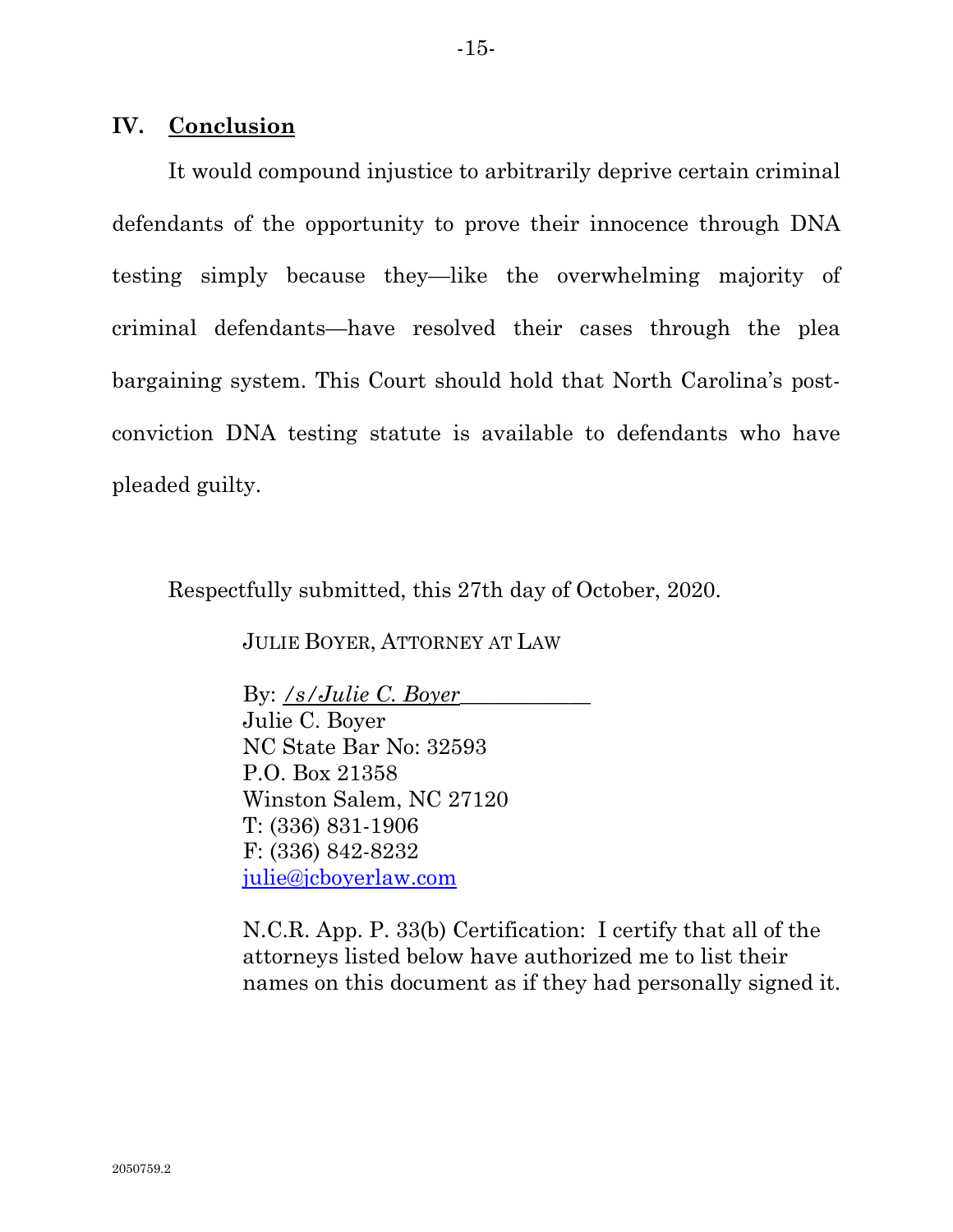By: */s/ Kelly M. Dermody* Kelly M. Dermody (*pro hac vice admission pending*) kdermody@lchb.com Evan J. Ballan (*pro hac vice admission pending*) eballan@lchb.com LIEFF CABRASER HEIMANN & BERNSTEIN, LLP 275 Battery Street, 29th Floor San Francisco, CA 94111-3339 Telephone: (415) 956-1000 Facsimile: (415) 956-1008

*Attorneys for Amicus Curiae*

## **CERTIFICATE OF COMPLIANCE**

The undersigned hereby certifies pursuant to N.C.R. App. P. 28(j)(2) that this brief contains 2,665 words, including footnotes and citations.

> */s/Julie C Boyer* Julie C. Boyer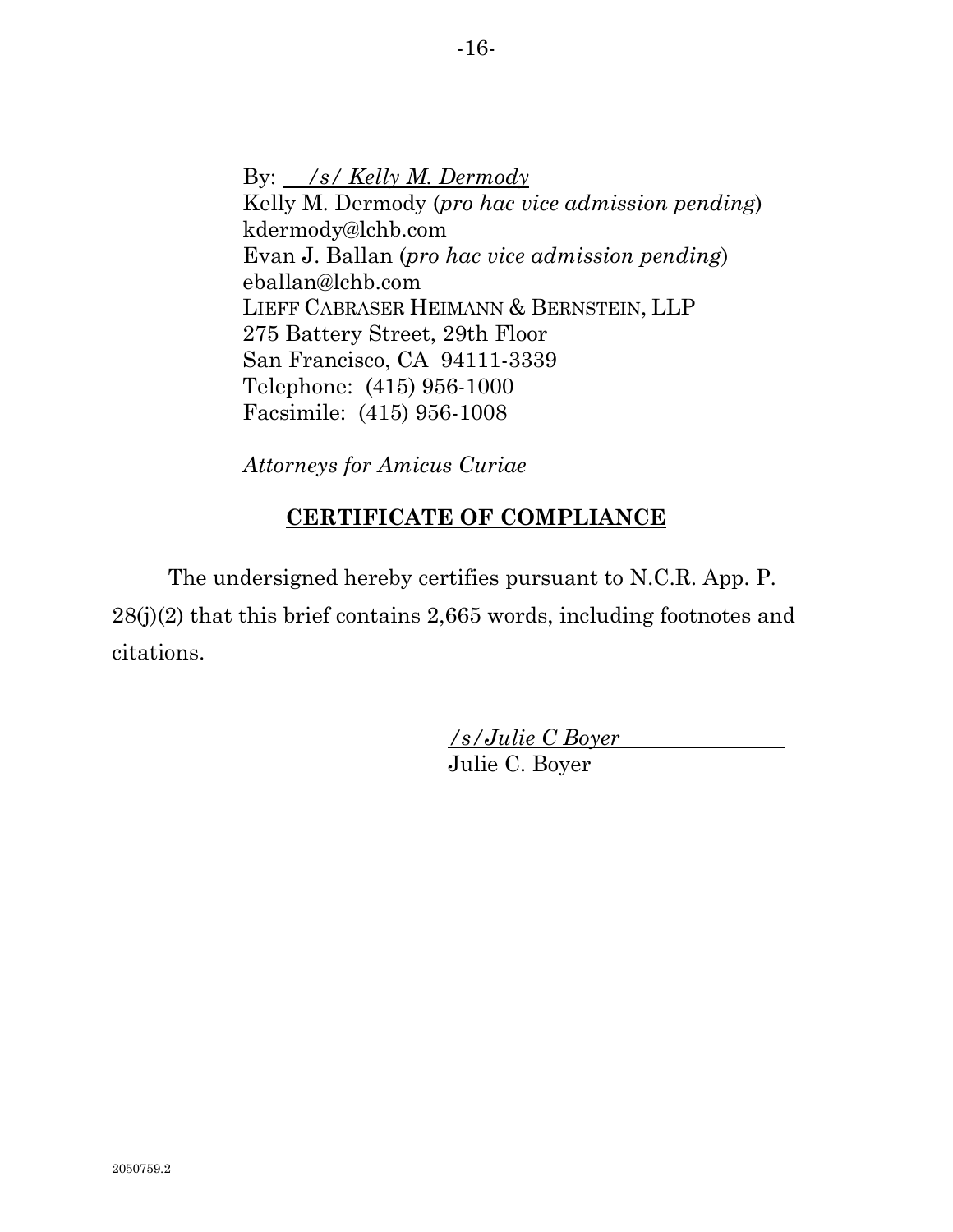### **CERTIFICATE OF SERVICE**

The undersigned hereby certifies that he served a copy of the foregoing brief depositing a copy, contained in a first-class postage-paid wrapper, into a depository under the exclusive care and custody of the United States Postal Service, addressed as follows:

#### **Addressee:**

Ms. Kristin Jo Uicker [Primary Attorney] Assistant Attorney General kuicker@ncdoj.gov N.C. DEPARTMENT OF JUSTICE P.O. Box 629 Raleigh, NC 27602 (919) 716-6593

Ms. Anne M. Gomez [Primary Attorney] Assistant Appellate Defender anne.m.gomez@nccourts.org Mr. Glenn Gerding Appellate Defender Glenn.Gerding@nccourts.org Mr. Nicholas C. Woomer-Deters [Primary Attorney] Assistant Appellate Defender nicholas.c.woomer-deters@nccourts.org